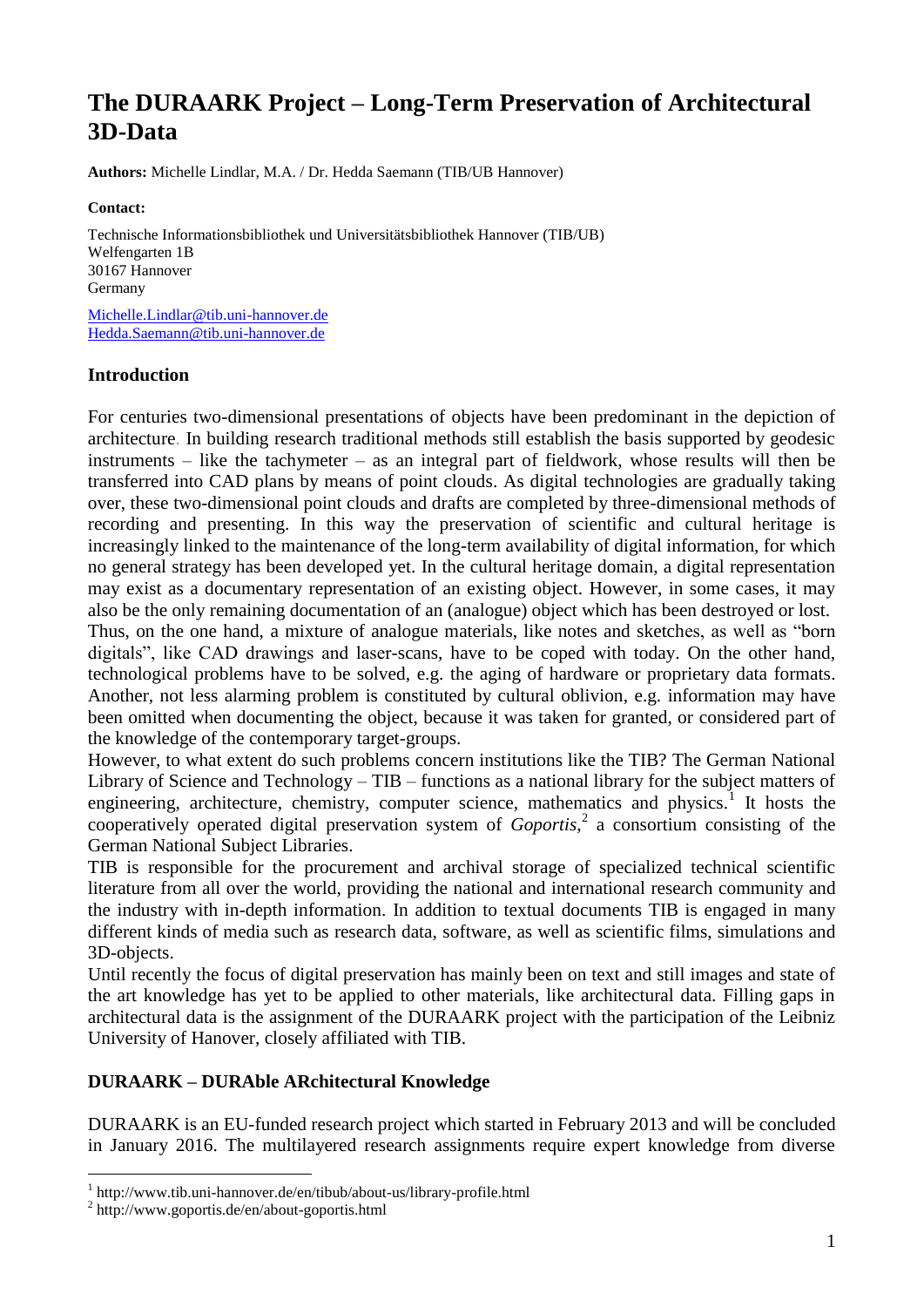fields. In the interdisciplinary DURAARK project consortium this is gathered from the fields of architecture and civil engineering (partners: CITA - Center for Information Technology and Architecture/Denmark; Catenda/Norway; Department of the Built Environment at the Technical University of Eindhoven/Netherlands), visual computing (partners: Department of Computer Graphics at the Universität of Bonn/Germany; Department of Visual Computing at Fraunhofer Austria Research GmbH FhA), semantic web (Research Centre L3S, Hannover/Germany) and longterm digitization (partners: Luleå University of Technology, Sweden; Technische Informationsbibliothek Hannover/Germany).

The three-year project aims at the development of methods for the sustainable long-term preservation of building data, which include 3D point cloud scans and building information models (BIM) as well as metadata, related knowledge and Web data. From the ingest, storage and retrieval of 3D objects to measurements for the preservation of long-term availability, DURAARK covers a wide range of processes and methods especially tailored to the domain of architectural 3D content. Its scope covers a holistic digital preservation approach as well as interlinked curation and preservation workflows for data ranging from low-level 3D point clouds to highly annotated 3D BIM models. Two different ways of enrichment are being explored in order to ensure the long-term interpretability of content: semantic and geometric enrichment. The storage of the semantically and geometrically enriched objects is to be achieved by incorporating an existing OAIS compliant digital and preservation system at TIB.

## **Architectural 3D object types – scans and plans**

As mentioned, DURAARK deals with two different types of architectural data: first 3D scans (point clouds) which can be captured with various scanner types, such as hand-held devices or drones. The objects are a set of points in a 3D coordinate system which describe the external surfaces of a scanned object. As they document a building or structure at a fixed point in time ("as-is"), they are "descriptive representations" inevitably tied to temporal and spatial aspects.

The second object type, the (BIM), goes significantly further. Based on different 3D modelling processes in use since the 1980s, the capacities of 3D plans employed in architecture were steadily developed – up to the multispectral depiction of diverse processes of design and execution. Thus, 3D models no longer only serve as visual aids, as analogue, true-to-scale models have for centuries. BIM objects move beyond CAD-geometry by covering the entire design-to-construction process, including aspects such as schedule time (4D), cost-related information (5D), energy and sustainability (6D) and facility management (7D). They traditionally document a building or structure "as-planned", making them "prescriptive representations", which may deviate from the "as-is" state.

To limit the scope of the project, one file format was chosen for each of the two object types: the  $\text{ASTM}^3$  standardized E57 file format for point-cloud scans and the ISO standardized<sup>4</sup> IFC (Industry Foundation Classes) for BIMs. In line with digital preservation best practices, the sustainability of those two file formats was carefully considered. Both are open standards, which are well documented, embraced by community and industry and transparent to digital preservation processes.

#### **Long-term usage scenarios for architectural data**

In a building project, the inclusion of the different crafts and trades involved and of the data recorded for and by each of them (vendor information) creates an enormous mass and variety of data about one object, which is used to enhance the object as a whole, but also each of its single elements. As a result, BIM is able to generate diverse views and plans for the different crafts, e.g. the facade, the structure or the technical equipment and appliances. Thus the shift from analogue 2D

<u>.</u>

<sup>3</sup> http://www.astm.org/COMMITTEE/E57.htm

<sup>4</sup> http://www.iso.org/iso/catalogue\_detail.htm?csnumber=51622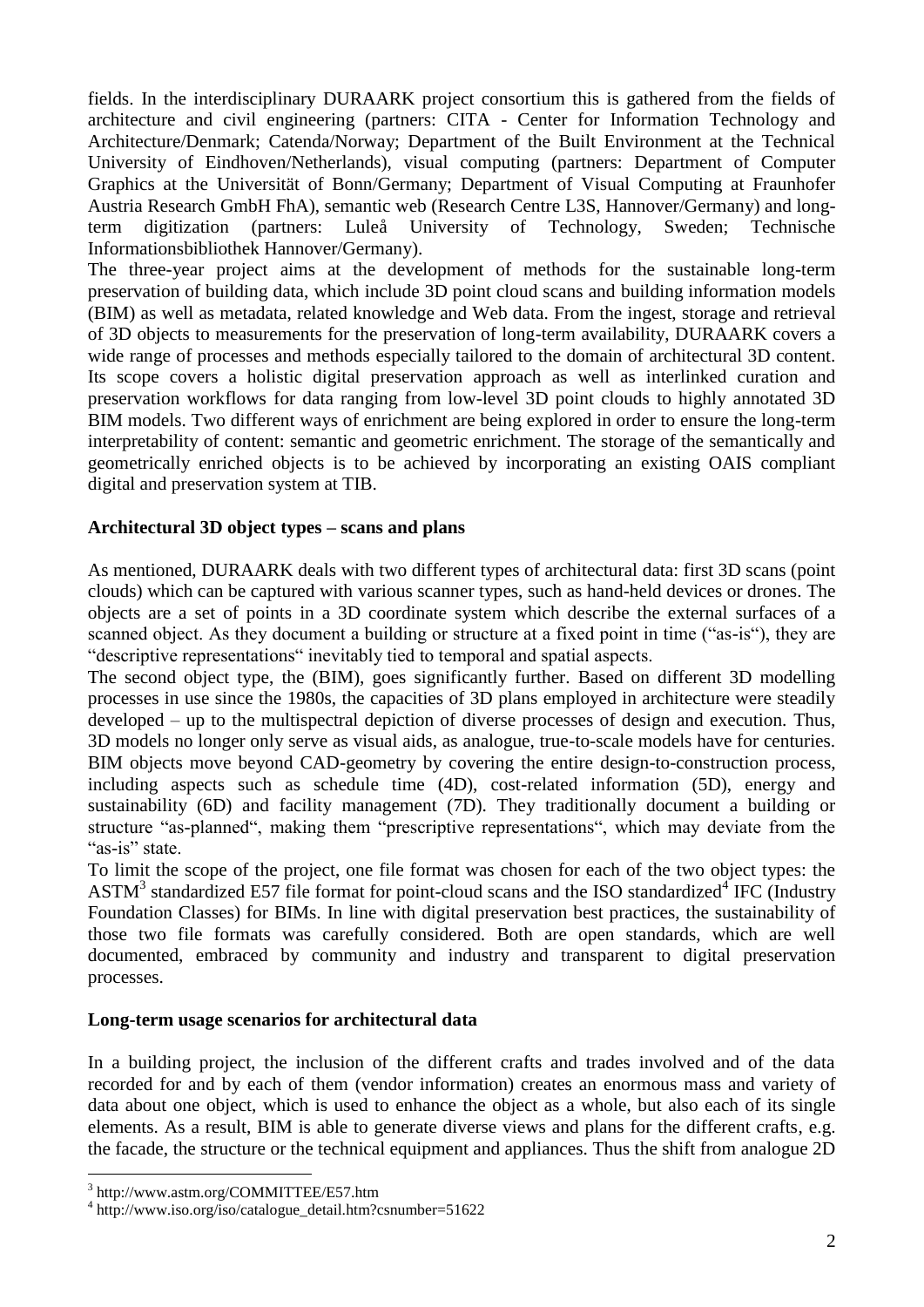plans to digital 3D representations creates a growing data pool ideally documenting an object's whole life cycle. Such complex time studies can be irreplaceable cultural heritage objects themselves.

A major challenge to the long-term preservation of architectural data is constituted by the long periods of time during which the data may be dormant. This is a direct result of the usual long operating period of a building, during which data may be accessed seldomly, until a major retrofit event occurs every 20-30 (or more) years. As regards technological change, this represents an incalculable span of time. And yet, from the perspectives of cultural heritage and historical building research, which rather count by centuries, access every three decades may seem "frequent".

These developments affect libraries and archives for several reasons: First, 3D scans and plans are the research output of their respective departments and will be found in future legacy deposits of architects and engineers as well as in current institutional repositories. Second, building information modeling (BIM) is already mandatory in a number of countries for publically funded buildings, including Denmark, Finland, Hong Kong, the Netherlands and Norway, Singapore, the UK and the USA. In addition, of those all but Hong Kong require the IFC format for BIM, which is one of the factors that have led to the choice and enhancement of this format in the DURAARK project [1]. Last but not least, cultural heritage organizations are, of course, already scanning (and also planning) cultural heritage sites for documentation.

As the cultural heritage interest in documentary digital objects of a structure may far surpass the actual lifecycle of the erected structure itself, cultural heritage institutions should be regarded as a separate consumer, to whom the preservation of the current state of a building is as important as that of records of older stages – for historical value. Although interests may overlap here, researchers form a separate stakeholder group, which solemnly functions as a designated community with different knowledge and different demands as to the data's appropriateness and completeness. Researchers querying the data in connection with e.g. socio-economical or historical research questions may add new sets of knowledge to the digital object [2].

#### **A holistic digital preservation view**

As digital preservation practises have matured, it has become clearer that "one-size-fit-all solutions" do not exist. Many libraries and archives have implemented "one-size-fit-many solutions", such as workflows normalizing textual data to PDF/A, however, these workflows will certainly not fit the preservation intent and the preservation need of all future users and are not suited for all types of content. While digital preservation has been largely driven by cultural heritage institutions for the past 15 years, Strodl et al. have noticed a slow awareness shift in various domains from where the data originates [3]. This is especially true for non-textual materials as well as for "living" process data. 3D architectural data fits into both of those categories.



*Figure 1: (Digital) preservation and curation dependencies*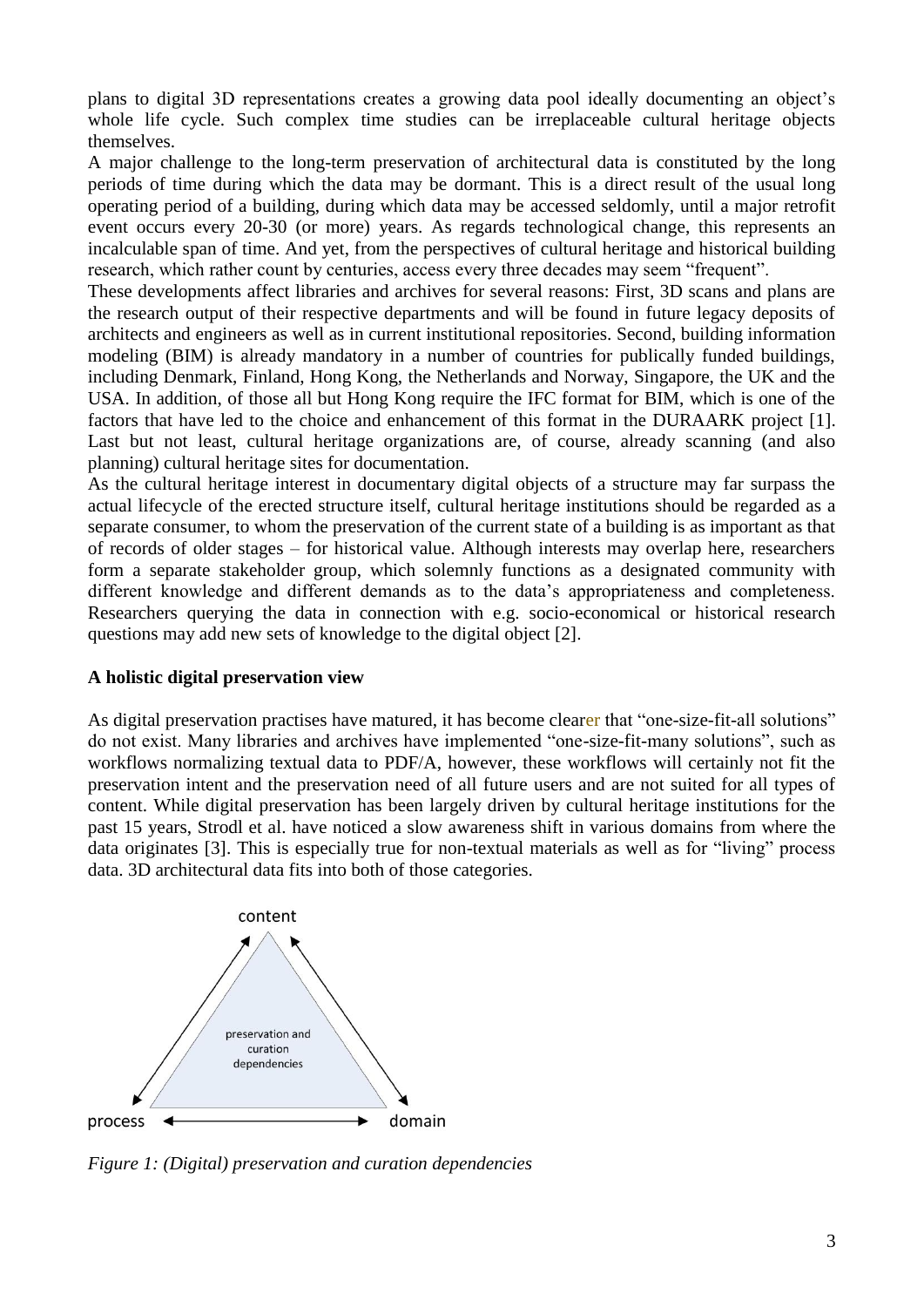Preservation and curation strategies depend on three areas: the **content** to be preserved, which stems from and is preserved for a **domain<sup>5</sup>** , who in return uses a domain-specific **process** to create, access and re-use the content (see figure 1).

While the most common framework to design, control and discuss digital preservation processes within an organisation is the OAIS (Open Archival Information System) model, further models are frequently used to explain these processes on a more granular level. The DURAARK project has combined several models into a holistic digital preservation and curation view shown in figure 2. While the outer layer is based on expectations of the domain(s) in their roles as "producer". "archive" and "consumer", the inner circle focuses on the processes in which the objects are created, modified, accessed and re-used. This layer of the model is based on the DCC (Digital Curation Center) Curation Lifecycle Model [4]. At the core of the model is the digital object itself, which is not regarded as a monolithic entity, but seen strictly in the context of the three digital object layers as formulated by Thibodeau: the bit-stream layer, the logical layer and the semantic layer [5].



*Figure 2: Holistic digital preservation and curation view*

## **Identified gaps and corresponding DURAARK tasks**

<u>.</u>

One of the first tasks of the DURAARK project was an analysis of the state of the art of digital preservation in general as well as digital preservation of 3D objects in particular. The comparison of the two areas allowed the project consortium to derive concrete gaps, which are currently being addressed in the remainder of the project time. This analysis followed the different layers of the holistic preservation model (see figure 2), starting with the three layers of the digital object (bitstream, logical, semantic) and moving from there on to process and stakeholder requirements and limitations [6].

Typical risks associated with the bitstream layer are media obsolescence, technical failure, digital rights management measures which hinder preservation processes or human error, such as accidental deletion. Typical actions taken to counteract these risks are media migration, refreshing and replication, error detection and monitoring processes as well as a system based on technological

 $<sup>5</sup>$  It is important to note that the producing domain and the consuming domain do not have to be the same, which leads</sup> to different expectations in the material.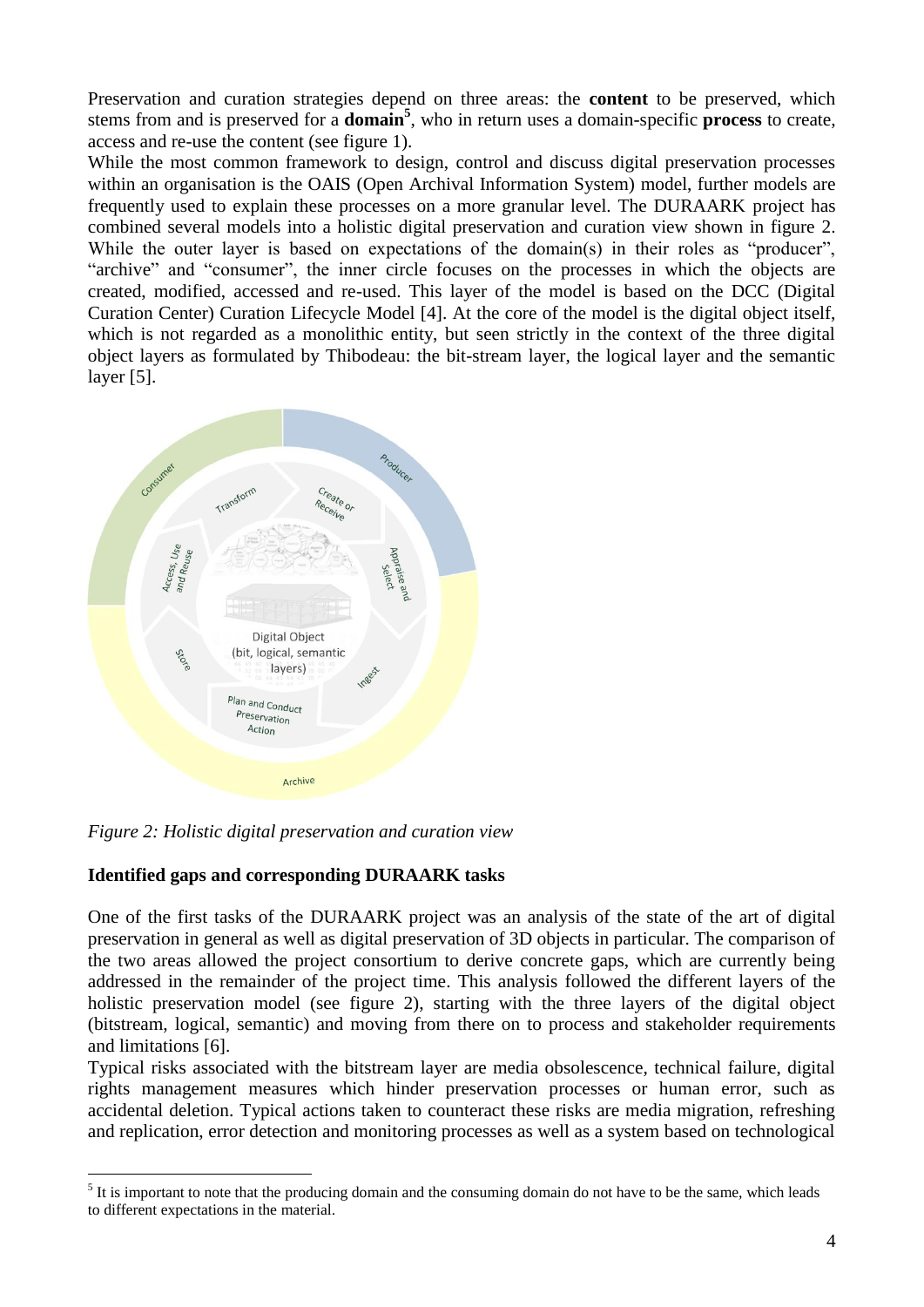redundancy, ideally with a geographic spread. None of these risks are unique to architectural 3D objects and all are solved through "good IT practise" – which, of course, needs to be implemented. In support of this, trustworthy certification processes, like the Data Seal of Approval<sup>6</sup>, specifically require organizations to document their data storage processes.

Typical risks associated with the logical layer are connected to the file format and its dependency on software and with that on an operating system and potentially on a hardware platform. This also includes dependencies on certain packages – as in the case of non-embedded fonts – or on configuration, as in the display of measurements without accompanying information as to their unit. As described earlier, the file formats E57 and IFC were analyzed in the context of their sustainability factors – an important task in regard to logical preservation.

Standard digital preservation processes pertaining to the logical layer are the characterization of the object in a first step, which includes the identification of the file format, the validation of the object against a file format specification and the extraction of technical metadata. Technical metadata is often not specific to a file format, but to a content type – as in the case of the NISO Metadata for Images in XML (MIX) standard, the de-facto technical metadata standard for still images.<sup>7</sup> It describes representation criteria beyond the file format layer, such as the encoding of the data stream and spatial and/or temporal aspects.

The characterization of digital objects upon ingest into an OAIS compatible archive and the capturing of the results in managed metadata form the pre-requisites for any preservation action. While the two open formats chosen for the DURAARK object types – E57 for point-cloud scans and IFC-SPF for BIM objects – are well suited for archival purposes from a sustainability point of view, a number of gaps regarding the characterization process were identified. The project closed the gaps regarding lacking file format identification with both E57 and IFC now included in the TNA (The National Archives, UK) operated file format registry *PRONOM*<sup>8</sup> and identifiable through the widely used file format identification tool *DROID*<sup>9</sup> . The project is currently evaluating whether the identification of IFC needs to be further broken down into its schema variants. With file format identification in place, the definition of technical metadata set for architectural 3D data is a step currently being tackled by the project. As point clouds and BIM both represent architectural 3D objects but substantially differ from another on a representational level, different sets of technical metadata need to be defined for the content types.

First candidates identified for *e57m* technical metadata included RGB colour values and the number of scans; first candidates identified for the *ifcm* technical metadata subset included the percentage of optional schema-level attributes and the last software to have modified the file [7]. A definition of a full first draft of technical metadata attributes for the two sets is currently under development, alongside the development of tools and methods to extract these values from the digital objects.

File format validation is the last important building block of file format characterization. For both formats, validation tools are already available. While the  $libE57$  reference implementation<sup>10</sup> tool *e57validate* produces stable results against the file format specification, IFC validation is a much harder process. As IFC-SPF files are encoded at structured ASCII files the validation of the basic level is straightforward – however, when taking validation down to the schema instance, IFC is too complex. The latest schema IFC4 consists of 766 entities with approximately 2000 schema-level attributes. In addition to these, hundreds of standardized properties can be assigned to each entity and can furthermore be extended to suit the needs of end-users and software vendors alike [8]. In the context of the project the DURAARK consortium is in the progress of evaluating the feasibility of schema subsets for an archival extension of IFC.

The last layer of the digital object is the semantic layer. Here, typical risks are associated with terminology and concepts which change over time as well as with context and provenance which

1

<sup>6</sup> http://www.datasealofapproval.org/

<sup>7</sup> http://www.loc.gov/standards/mix/

<sup>8</sup> http://apps.nationalarchives.gov.uk/PRONOM

<sup>&</sup>lt;sup>9</sup> http://www.nationalarchives.gov.uk/information-management/manage-information/preserving-digital-records/droid/

<sup>10</sup> http://www.libe57.org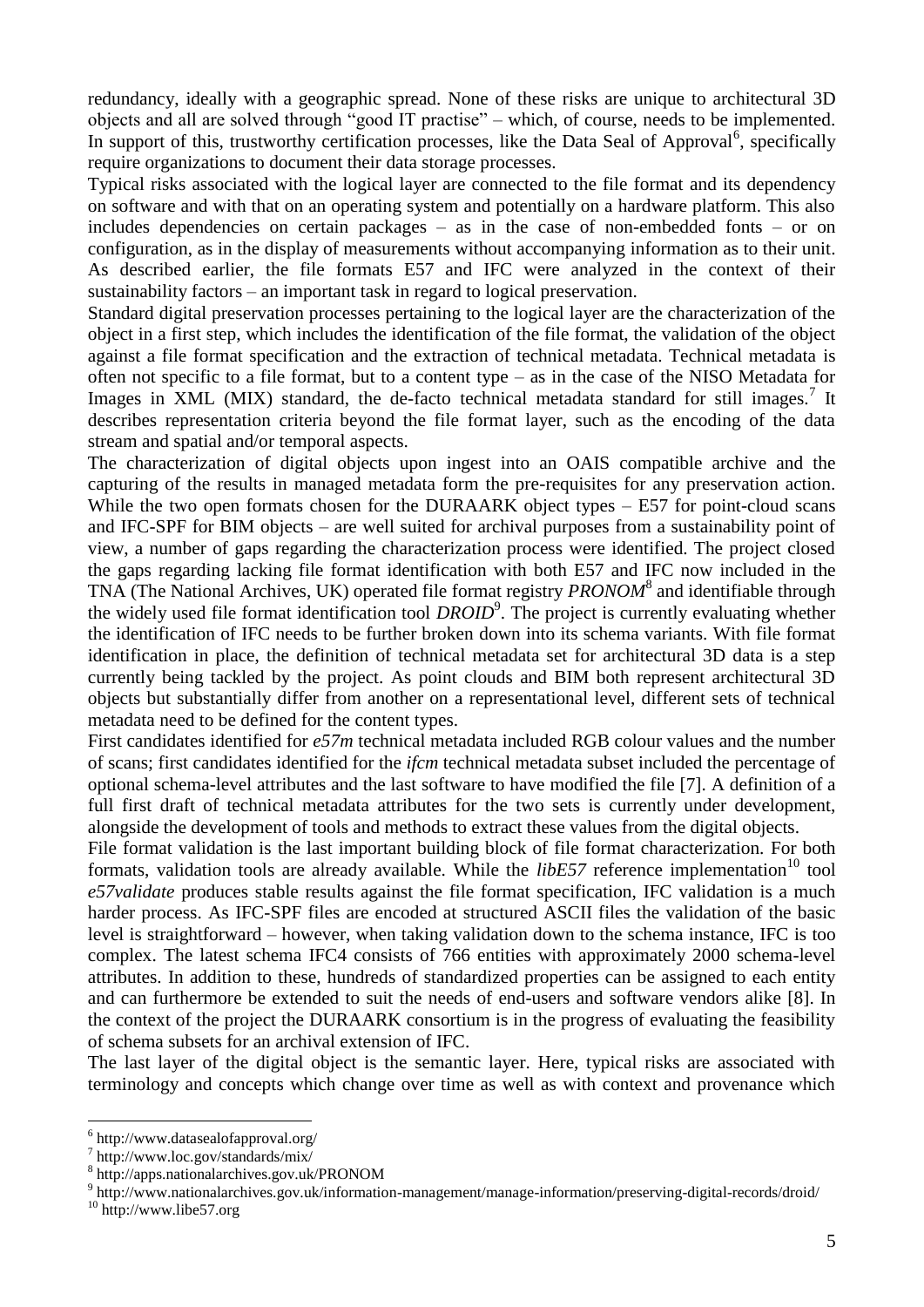may be lost over time. Concrete examples from the architectural world are those of changing street or city names or repurposing of buildings while their names may still refer to their old functions.

The DURAARK project is tackling the preservation problems on this object level through semantic enrichment of the object. For this, a "semantic digital archive" (SDA) is under development, which allows a curator to semantically enrich an architectural 3D object. The SDA serves as a central knowledge base for contextual knowledge in the form of structured data about architectural structures. Examples of datasets contained in the SDA include vendor databases, *Geonames* or *DBPedia*. Further datasets to be included in the SDA are being identified.

The SDA furthermore contains a snapshot of the enriched data. This is of special relevance in the case of vendor information, often merely referenced from within an architectural digital object and therefore not persistent information archived with the object itself. During the enrichment process the archivist can replace external links to links existing within the SDA, guaranteeing the long-term availability of the semantic information itself. The SDA is accompanied by a semantic digital observatory (SDO), which profiles external datasets and is responsible for monitoring and capturing new snapshots of existing datasets or new datasets altogether [9].

An important part in maintaining contextual and provenance information over a long time is, of course, structured metadata. As several existing metadata schemas either focus on the description of the physical structure (e.g. *MIT Façade* PIM model), describe only a specific digital content type (e.g. Historic Buildings and Monuments Commission for England) or inversely lack contentspecific information (e.g. *CARARE* or *PROBADO 3D* metadata core), DURAARK is proposing the *buildm* schema, which describes both the physical object as well as the data object. It also differentiates between different content types within the data object section (see figure 3). The metadata requirements are closely tied to stakeholder requirements and limitations.



*Figure 3: Draft of the buildm metadata schema*

# **The role of stakeholders**

The preservation dependencies (figure 1) shows a direct connection between content, processes and the domain. As one of the project's first tasks, different stakeholders with a potential interest in long-term availability and interpretability of architectural 3D data were identified and mapped so that the "domain" could be replaced by three actor roles, namely the "producer", the "archivist" and the "consumer" (see figure 2: the holistic preservation view). Any processes and methods developed within the scope of the DURAARK project therefore have to be matched to these three groups of stakeholders [2][6][10].

In a second step, the processes as part of which the data is created, used and re-used were analyzed with regard to the different stakeholders. One of the key findings of this in-depth analysis regards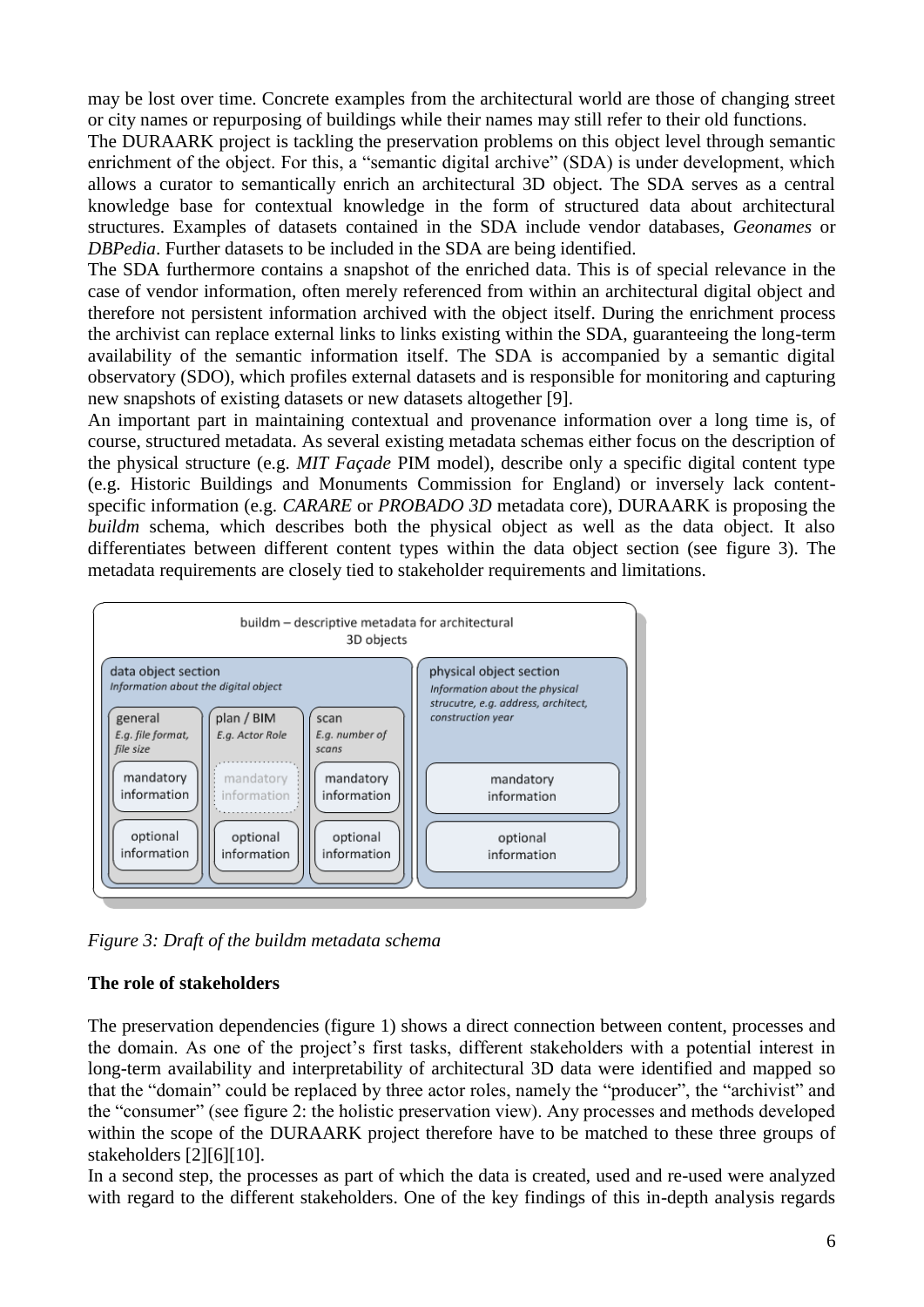the long-term archiving incentive amongst the stakeholders. While especially building owners, public administrators, cultural heritage institutions and researchers showed a strong interest in longterm availability and usability of the data, the same did does not hold true for the AEC (architecture, engineering, construction) domain itself. The majority of architects, 3D scanning companies and engineers interviewed showed no to little interest in the long-term availability of their own data output. Exceptions to this general observation were a short-term interest for archiving amongst construction companies who need to keep the data available for construction-site reviews, e.g. in the case of Scandinavian 5 year building reviews [11].

# **DURAARK use cases**

In order to understand the incentives for the different stakeholders to archive data, a number of concrete use cases to be addressed within the project were gathered [10]. The use cases can be separated into 4 classes:

*Class 1: Meta-use cases for the integration of DURAARK results into an OAIS compliant archive*

- *Deposit 3D architectural objects*
- *Search and retrieve archived objects*

*Class 2: Meta-use cases for the development of an implementation of a Semantic Digital Archive*

- *Maintain the semantic digital archive*
- *Enrich a BIM/IFC model with metadata form a repository*

*Class 3: Curational use cases on the geometric level*

- *Detect differences between planning and as-built state*
- *Monitor the evolution of a structure over time*
- *Identify similar objects within a point-cloud scan*

*Class 4: Curational use cases on the semantic level*

- *Plan, document and verify retrofitting/energy renovation of buildings*
- *Exploit contextual information for urban planning*

While classes 1 and 2 are being addressed by the DURAARK tasks which were mentioned earlier on in this paper and are located at the ingest stage or within the archive itself, classes 3 and 4 describe use cases in which a consumer wants to access the data and re-use it for a specific purpose. These use cases, in return, rely on available tools for execution but also indirectly formulate requirements for the geometric or semantic information available within or alongside the digital object to be preserved.

The DURAARK project is developing tools to support all of the cases of use – in the case of curational use, the implications this has for the object, metadata and process requirements are noted and realized in the processes that support the preservation process itself.

## **Conclusion and outlook**

In the first half of its running time, the DURAARK project has identified gaps in the digital curation and preservation processes of architectural 3D data and begun to close these. The basis for the identification is a holistic digital preservation view, which considers different digital object layers as well as procedural and actor-based requirements, capabilities and limitations. First tools and methods to support curational use such as the comparison of a point-cloud scan and a BIM (in order to detect differences between planning and "as-is" state) are now in place [12], and an ontological